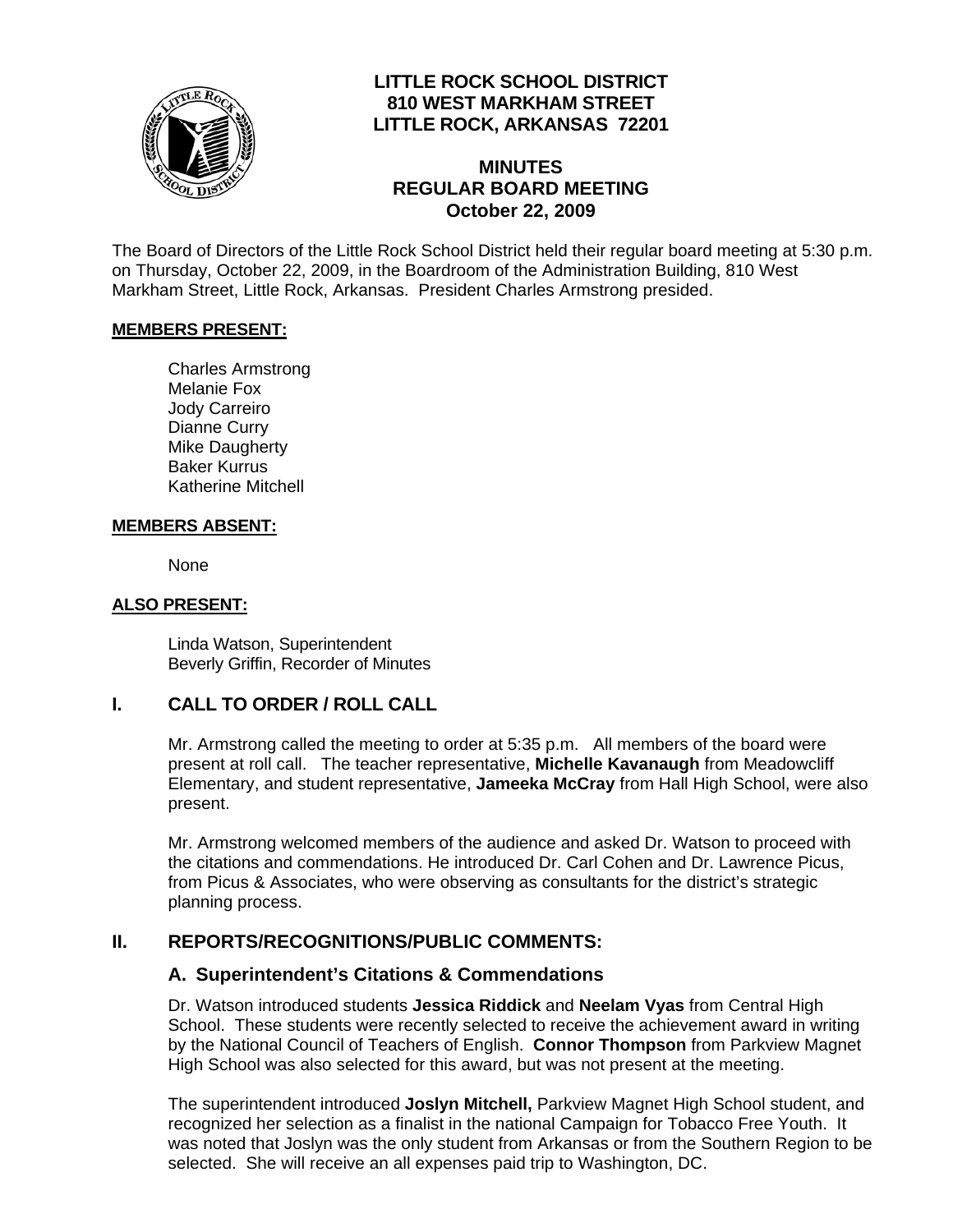Ex-officio board representatives for the month of October were **Jameeka McCray,** student from Hall High School and **Michelle Kavanaugh**, teacher at Meadowcliff Elementary. They were given certificates of appreciation for their one-month term of service.

## **B. Partners in Education**

**Debbie Milam** reminded the board and invited the audience to participate in the annual *ViPS Jane Mendel Reading Day*, which will be held on Tuesday, November 17, 2009. Registration cards were available, and instructions for registering on-line were provided.

Three new partnerships were announced and recommended for approval:

**Hall High School**, represented by *Principal Rhonda Hall*, in partnership with **St. Mark Baptist Church**, represented by *Ramona Ellison,* Children's Ministry Director

**Dodd Elementary School**, represented by *Principal Jill Brooks*, in partnership with **Little Rock Church,** represented by *John Cook*

**Hamilton Learning Academy, Hall High School, McClellan High School, Cloverdale Middle School, Forest Heights Middle School and King Elementary School**, in partnership with the **Arkansas Martin L. King, Jr. Commission**

Ms. Fox made a motion to accept the new partnerships, Ms. Curry seconded the motion and it **carried unanimously.**

## **C. Remarks from Citizens**

**Carrie Stewart** introduced herself as a private, taxpaying citizen, and also an employee of the district. She reported that she had come to Little Rock four years ago and was assigned to teach at Watson Intermediate School. She expressed concern about the amount of Title I funding received at Watson and the need for more after school tutoring and additional support in the way of literacy and math coaches. She asked the board to assist them by allocating additional support for the students at Watson.

**Virginia Wyeth**, teacher at LR Central High School, expressed concerns regarding the state's recent notification that Central's "safe harbor" status had been withdrawn due to alternative education students who lived in the Central attendance zone but who did not attend Central. She stated a "fundamental inequity" in holding a school accountable for students who did not attend the school. The designation of academic distress has had a significant impact on the morale of the teachers, students, and parents and she requested the board's support in getting the state to reconsider.

## **D. LR PTA Council**

**Patty Barker** opened by thanking Parkview for hosting the October PTA Council meeting, especially Principal Booth and PTA President Greta Freeman. The entire school greeted the Council members including mimes, dancers, the jazz band, the choir, student council members and the ROTC.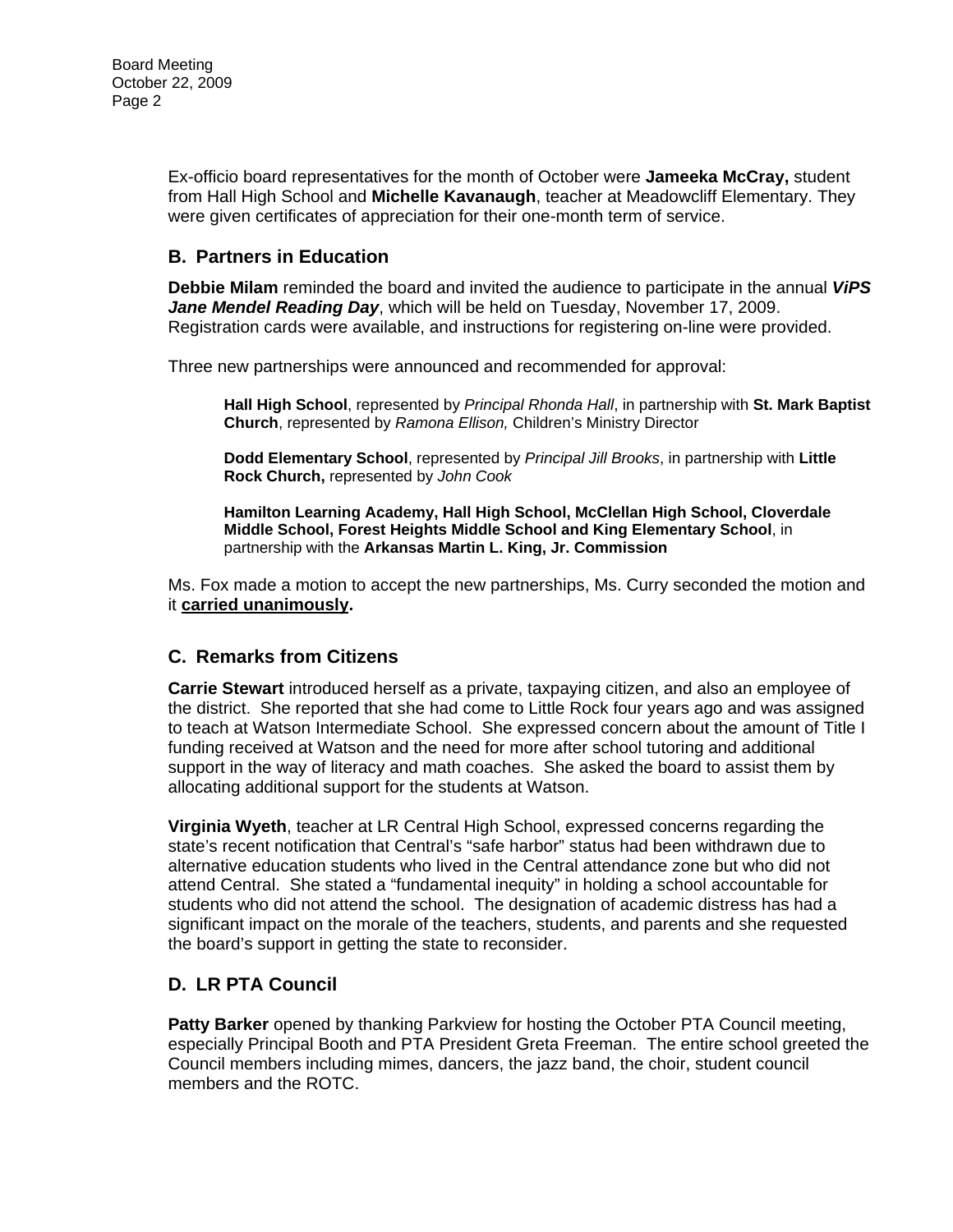Ms. Barker reminded listeners that November 16 – 20 was American Education Week, and in conjunction with that the annual art contest for grades kindergarten through  $3<sup>rd</sup>$  grade and essay contest for students in grades  $4 - 12$  would be held. The contest winners will be announced at the February Founders Day luncheon. She encouraged art teachers to have their students participate in the Arkansas PTA sponsored art contest, *Reflections*. Those entries are due before December 5<sup>th</sup>.

She reviewed upcoming events for the LRSD including the early "Check Us Out" dates, November 10 – 12 and November 17 – 19, 2009. "Check Us Out" is for parents new to the LRSD who are interested in visiting schools and touring classrooms. This has been moved from January to November to accommodate parents and to encourage them to make their decision earlier about where to send their children for the upcoming school year.

The district is also hosting a Middle and High School fair at Parkview Magnet High School on Saturday, November  $14<sup>th</sup>$  from 10:00 a.m. to 2:00 p.m. This activity is for parents whose students are entering middle and high schools next year. All district secondary schools will be represented at the event.

The next PTA Council meeting is scheduled for November  $10<sup>th</sup>$  at Jefferson Elementary School. The agenda will focus on parent involvement and arts in education. Ms. Barker closed by asking the audience to support "Just Communities of Arkansas" in their upcoming Walk for CommUnity on Sunday, November 8<sup>th</sup>.

# **E. Little Rock Classroom Teachers Association**

Cathy Kohler also referenced the upcoming American Education Week and announced that there would be a special program for educational support professionals that week. Additional details will be provided when available.

Ms. Kohler expressed pride in the partnership relationship between the CTA and the district's administration, noting that the students benefit from the solid working relationship. She listed the various committees she serves on in her role as president of the teacher's union, including the middle school task force, the PRE evaluation group, the ViPS board, the strategic planning commission, and the committee working to make recommendations for closing the achievement gap. She stressed the importance of parent-teacher conferences and she encouraged parents to take the time to visit their child's teacher and to form a partnership with the school.

Ms. Kohler reported that she had also attended the community forum on the formation of a charter school at Cloverdale Middle School. She was encouraged by the parents who attended, the questions they asked, and the administration and faculty staff of Cloverdale.

She announced that four schools, Cloverdale and McClellan, Forest Heights and Hall, were selected to participate in the National Learn and Serve Challenge, funded by the U.S. Congress. This initiative will assist in coordinating curriculum in the classroom to help students develop skills to improve their community. The LRSD was only one of six in the nation to be selected and will provide an opportunity for the community to focus on the students and to highlight the good things going on in those schools.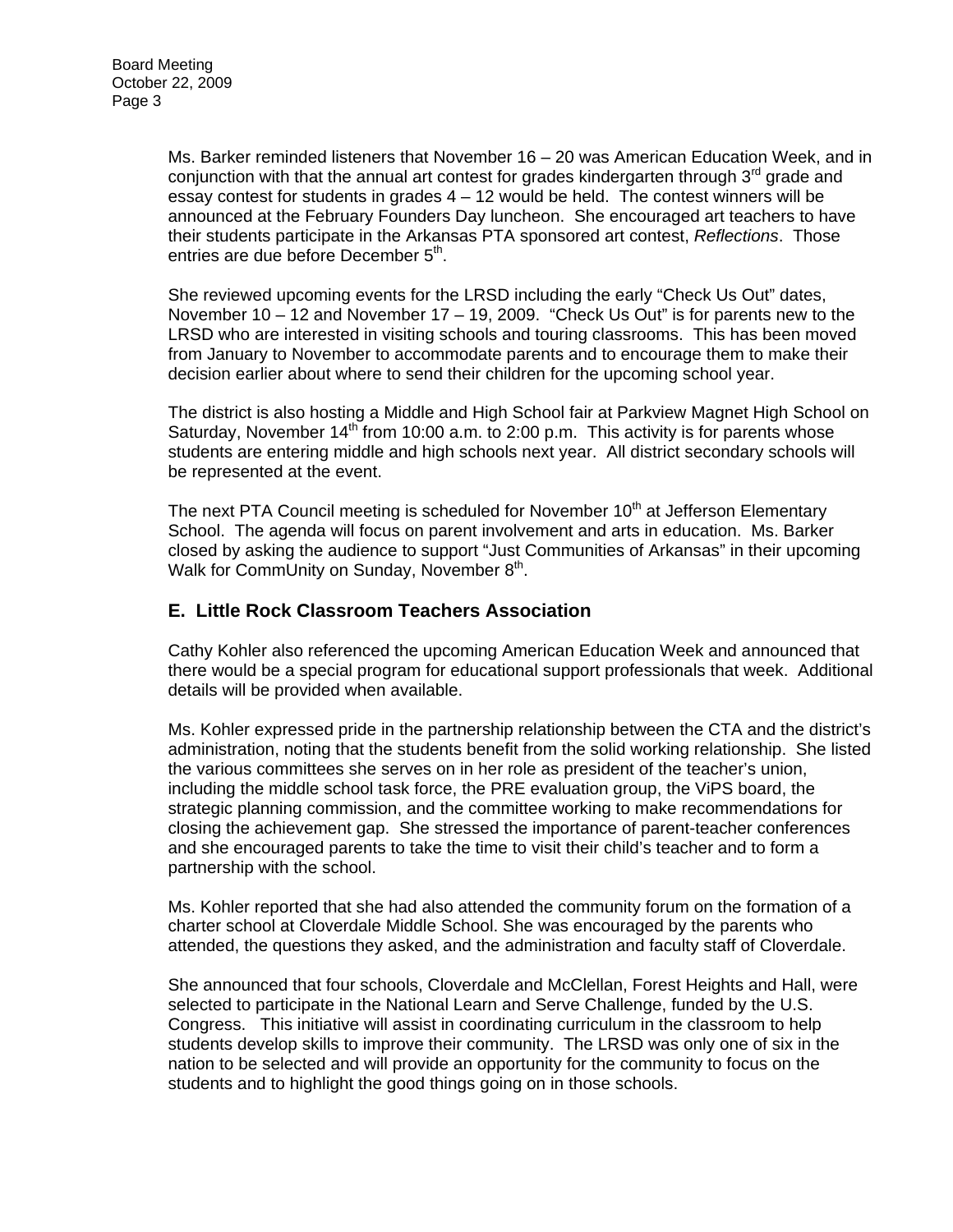## **PRESENTATION:**

Mr. Armstrong presented a gavel to Ms. Curry in recognition of her term of service as the board president.

### **IV. REPORTS AND COMMUNICATIONS**

### **A. Remarks from Board Members**

**Mr. Kurrus** reported that he had seen Michelle Rhee's presentation at the Clinton School. He had also attended the Hall & Parkview football game and he encouraged our student athletes to continue to play hard, do their best, and "play with the heart of a champion." He also encouraged the audience to continue attending the games and encouraged students to continue to do their best, win-or-lose.

Mr. Kurrus also briefly addressed the situation referenced by Ms. Wyeth concerning the Central High School ACTAAP / school improvement status, expressing encouragement for the teachers. He noted that they had met standards for the kids in their school, and he encouraged them to challenge themselves, but to recognize successes instead of failures.

**Dr. Mitchell** congratulated Kaye Rainey on the success of the recent Parent Institute which was coordinated by the Parent Involvement Office. She encouraged parents to continue to participate and she thanked Dr. Dee Cox from the Arkansas Department of Education for her participation as the keynote speaker.

Dr. Mitchell also encouraged parents to participate in an exhibition that would be held on October 31 at the Mosaic Church on Colonel Glenn Road. Various service providers for children, youth and families will be available to assist parents with needed social services.

She closed by thanking Dr. Watson and staff for coordinating the day-long session with the Strategic planning consultants. She expressed appreciation for the input provided by the staff.

**Ms. Fox** commended the Central High teachers for the wonderful job they have done educating the students who attend Central. She also expressed appreciation for the district's support staff and especially the bus drivers. She noted the number of recent rainy days and the excellent safety record of our drivers. She also thanked the nursing staff for their extra duty in providing the school-based flu clinics. She had attended one of the clinics at McDermott and noted that Ms. Bushmiaer and her team were providing excellent service to the community.

**Mr. Carreiro** encouraged parents to attend the parent teacher conferences next week. He also echoed remarks made by Mr. Kurrus regarding the teachers and staff at Central High School. He congratulated the district's middle school bands and choirs for their participation in the all region tryouts, noting pleasure that six of our seven middle schools participated. He announced that, for the first time, the all region band and choral group performances would be held in November in Little Rock at Robinson Center. He expressed appreciation to UALR for making that a possibility.

**Ms. Curry** thanked everyone who had spoken earlier, especially noting the comments made by the teacher at Watson. She also expressed support for the teachers at Central High School, and stated that the board would support whatever efforts were needed to change the ADE's decision.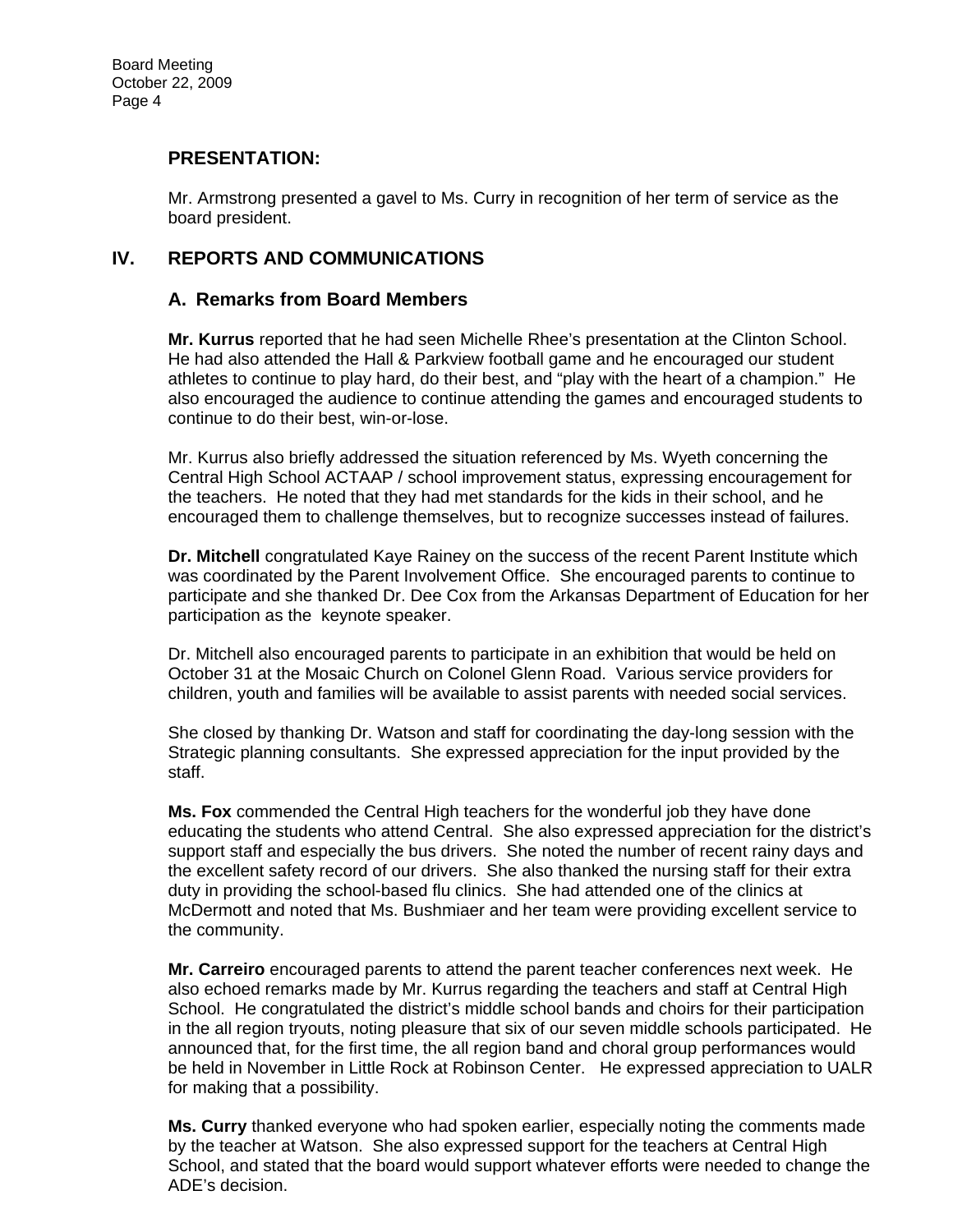**Dr. Daugherty** stated his appreciation for his fellow board members, stating that he was "grateful to have the opportunity to serve with a wonderful group of people."

**Mr. Armstrong** stated the greatest need of the district was to have more parental and community support for public education. "If we lose public education, we lose our country. The only way to turnaround the times we are in, is to educate our students. They are our future." He thanked everyone for their involvement in the schools, and he asked others to come on board, to tutor a child or read to students.

# **B. Legal Update**

Chris Heller was present to review recommendations and suggestions for financial settlement of the desegregation case. Scott Richardson from the Arkansas Attorney General's office was also present. Mr. Heller reported that information had been provided to the desegregation litigation committee today, and he hoped to have a recommendation for the board's review by the November 5 agenda meeting.

Spreadsheets were provided which provided an estimate of district funding if magnet and M-to-M programs were eliminated in the future. Continuation of these programs would be difficult without the state's contribution because the district would assume the cost of providing all of the transportation.

Mr. Heller noted that the administration and the district would be faced with determining what would happen in the classroom, what impact would be made on teaching, if we were to settle for the amount the state has offered. He also noted the non-financial issues which exist between the district and the state, especially the state's continuing to approve charter schools.

Mr. Heller offered to meet individually with board members to discuss the issues and to gain their feedback in the drafting of the proposed settlement.

## **C. 2009-2010 Enrollment Report**

The official October 1 enrollment report was attached to the agenda. Ms. Fox requested a breakdown by grade level, districtwide, and Dr. Watson agreed to provide that information.

## **D. Update: Closing the Achievement Gap Committee Recommendations**

A copy of the Closing the Gap Committee's report was provided as part of the board's agenda. Dr. Watson reported that the staff had developed the recommendations from the committee and had assigned the appropriate persons to their areas of responsibility. Those recommendations without a financial component were being implemented immediately. Members of the committee were available to respond to questions.

## **E. Update: Middle School Advisory Task Force Committee**

Information from the Middle School Advisory Committee was included in the board's agenda. Mr. Babbs was present to respond to questions, and reported that the recommendations were being implemented by the appropriate district staff.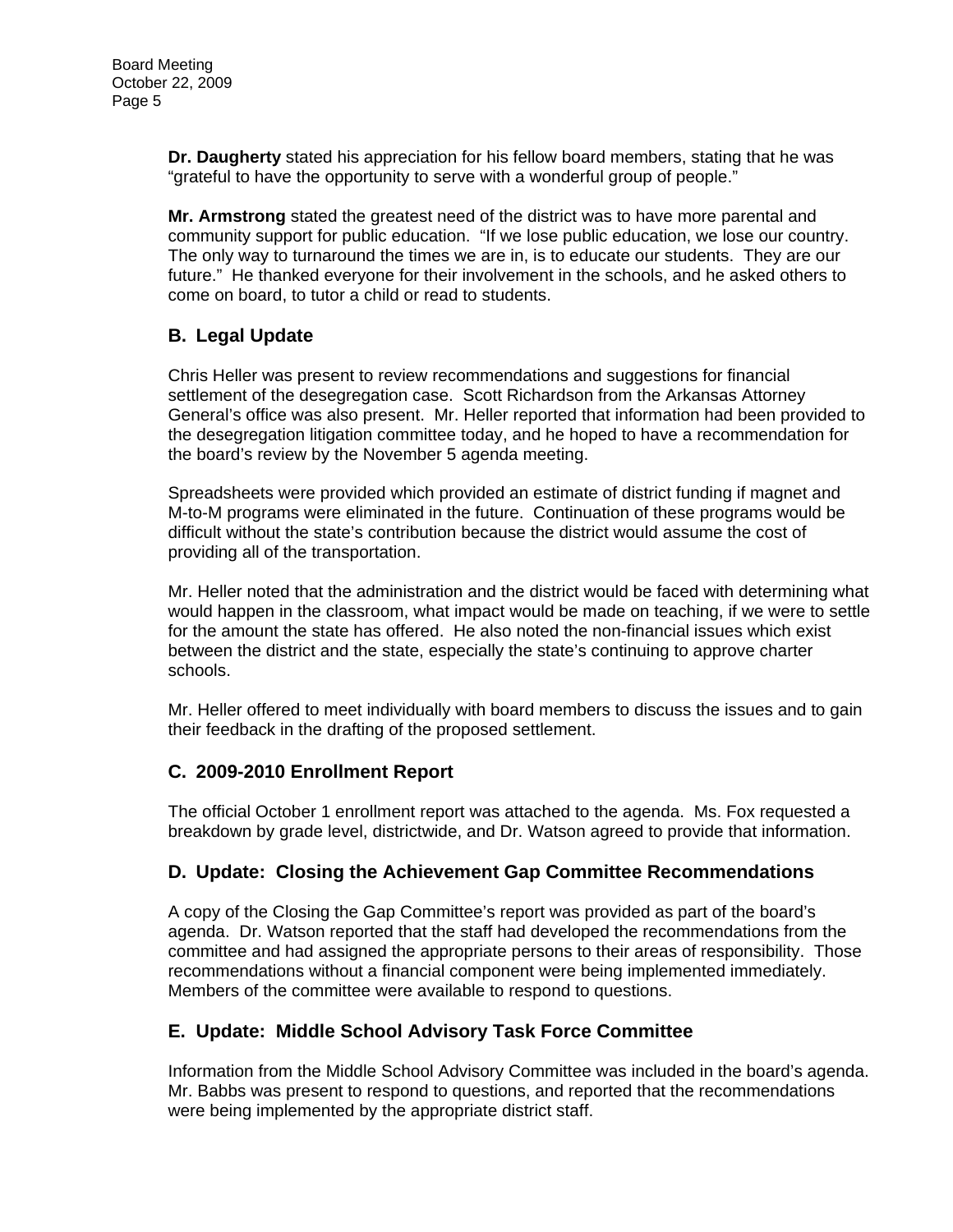# **F. Update: AYP Status**

The Annual Yearly Progress report was provided as part of the agenda. Staff from the Planning, Research and Evaluation department was present to respond to questions. In addition to this report, Ms. Fox requested a synopsis of the districtwide school improvement efforts.

Ms. Curry asked Dr. Watson to invite Dr. Dee Cox from the Arkansas Department of Education to attend the November agenda meeting to respond to questions from the board. Dr. Watson asked that questions from the board be forwarded to her so that Ms. Cox can prepare her response. Mr. Carreiro requested a report from the school improvement specialists in November.

Mr. Glasgow responded to questions from the board regarding the intervention plans for schools in year 4-5-6 of school improvement. Ms. Fox asked for a school profile or "one page snapshot" that would provide information on which programs are provided, what resources are available to students, and the demographics of the student population in order to concentrate resources and determine how to address the needs of students who aren't meeting standards. Mr. Bailey responded that staff was working toward a data dashboard to provide the information requested.

The board and superintendent briefly discussed comments made earlier in the agenda about resources needed at Watson Elementary. Dr. Watson reminded the board that the class sizes at Watson were reduced as an intervention strategy and that they had math and literacy coaches and other support services in place. It was also noted that Watson is involved in the state directed America's Choice program and that one of the school improvement specialists was assigned to Watson on a half-time basis.

## **G. Update: Supplemental Education Services Program**

Linda Young provided a brief overview of the supplemental education services program. She reported that 667 applications had been received to date with enrollment open until October 30. Approximately 75% of funding will be spent during the first period, November 30 – February 20. Most of the providers offer approximately 28 hours of tutoring services to each student. The second session will run from February 10 to May 17, and will offer services to first and second grade students in addition to the other elementary grade levels.

It was noted that the LRSD was approved to be a SES provider and would serve approximately 1,000 students. Ms. Young responded to questions from the board, and offered to provide periodic updates as the programs begin.

## **H. October 2009 PRE Quarterly Update**

The Quarterly Update to the board was provided as part of the board's agenda. Maurecia Robinson was present to respond to questions.

## **I. Federal Programs Budget**

Board members were provided with information on the federal programs and Title 1 budget. Mr. Adams and Mr. Bailey were present to respond to questions.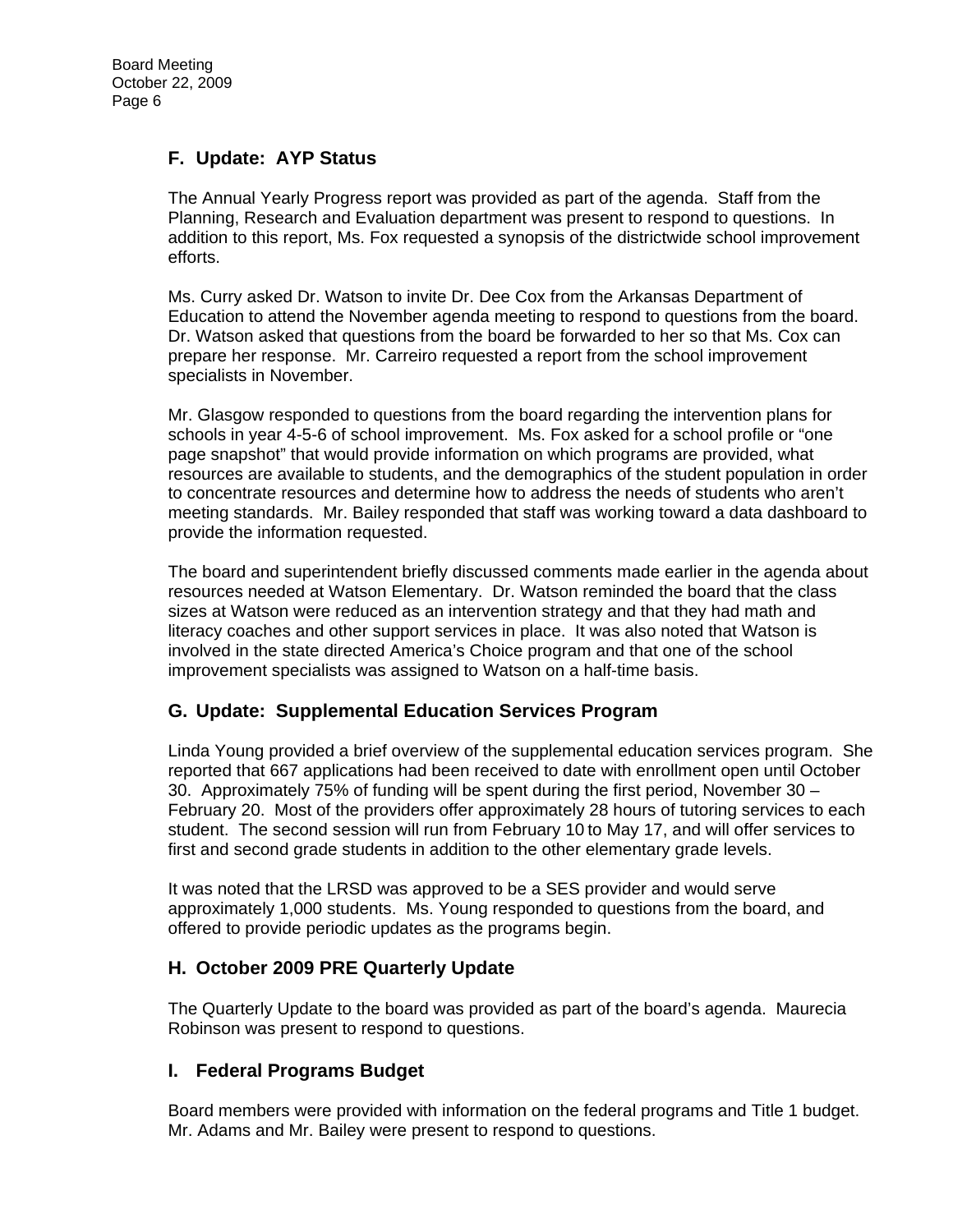Ms. Fox referenced a letter she had provided to the superintendent in January, which included prioritizing classroom instruction and reducing administrative costs. She questioned Mr. Adams about the administrative costs included in the budget, including those costs that were related to private schools which serve LRSD students.

Mr. Kurrus requested information on school level Title 1 budgets. He noted that approximately 700 students left the district, which resulted in a decrease in funding per pupil at the local schools. Mr. Adams reviewed the report provided by Mr. Bailey. The board requested additional information, including a breakout of the expenditures listed on the spreadsheet provided.

# **J. Presentation: Mathematics K-12**

Vanessa Cleaver, Director of Mathematics, and math specialists Marcelline Carr, Carl Romain, and Beth Clifford provided information regarding instructional and remedial mathematics programs. Ms. Cleaver reviewed a PowerPoint presentation which highlighted the methods used in the math department to determine how to revise curriculum, monitor, and adjust classroom instruction to meet the needs of students. She provided examples of curriculum alignment resources available through The Learning Institute (TLI) SOAR testing.

# **K. Budget Update**

Mr. Bailey reported briefly to the board. He reviewed a proposed timeline for development of the 2010-2011 budget as requested by board members.

## **L. Internal Auditors Report**

Mr. Becker's monthly update was included in the agenda.

# **M. Policy Addendum: Exhibit CC Organizational Chart**

The current organizational chart was provided for the board's review, and had been added as supporting documentation for policy CC.

# **V. APPROVAL OF ROUTINE MATTERS**

## **A. Donations of Property**

Dr. Mitchell made a motion to accept the donations as listed; Ms. Curry seconded the motion, and it **carried unanimously.** Donations are listed in the following chart:

| <b>SCHOOL/DEPARTMENT</b>         | ITEM                                                                             | <b>DONOR</b>                                                    |
|----------------------------------|----------------------------------------------------------------------------------|-----------------------------------------------------------------|
| Central High School              | \$10,000 cash to the Ronald Smith<br>Memorial Scholarship fund                   | Dr. Joseph & Rebecca Wheeler                                    |
| Fair Park Early Childhood Center | \$15,000 cash to be used to purchase<br>playground and media center<br>equipment | The Roy & Christine Sturgis<br>Charitable and Educational Trust |

#### **DONATIONS**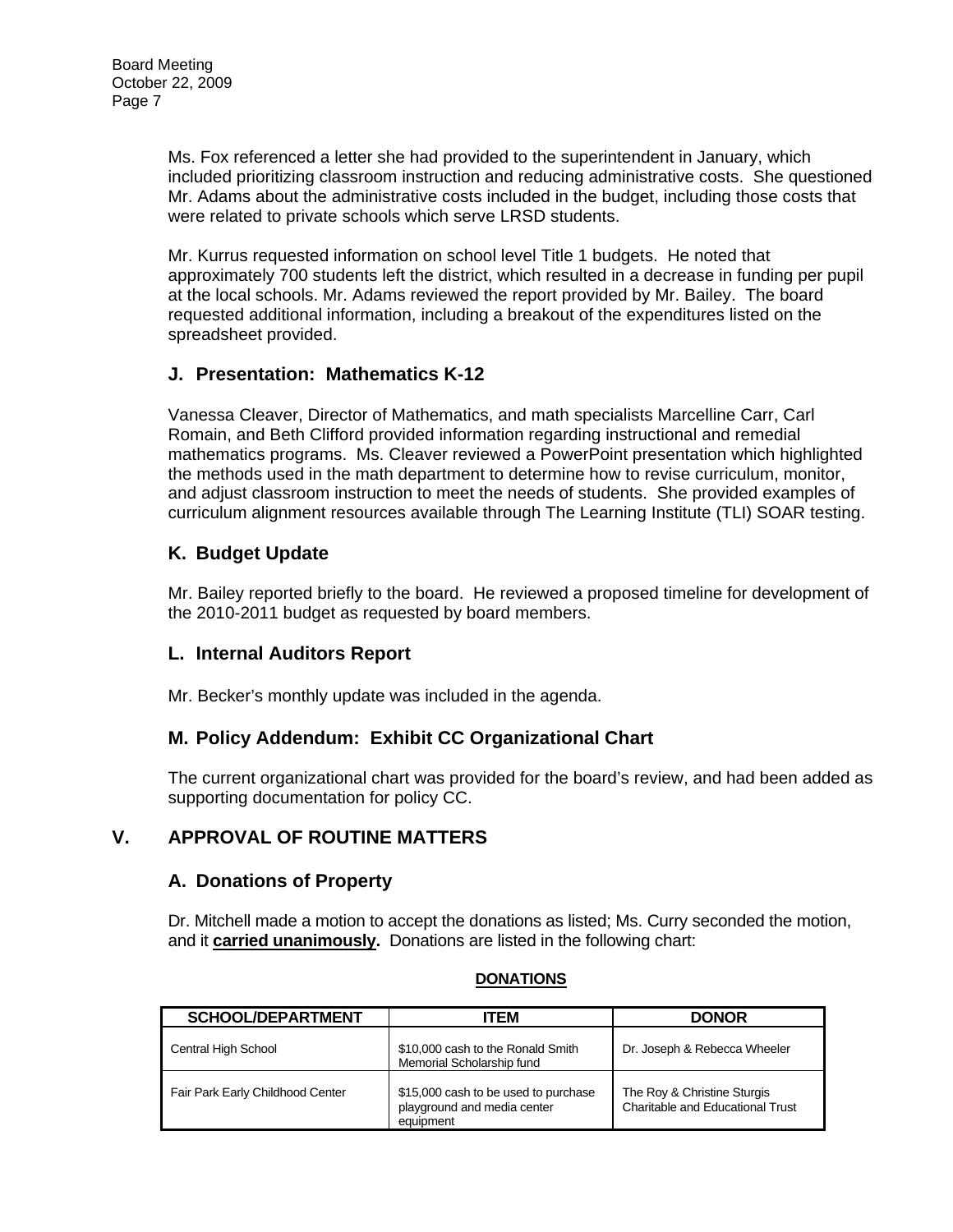| <b>SCHOOL/DEPARTMENT</b>             | <b>ITEM</b>                                                                                                            | <b>DONOR</b>                                                       |
|--------------------------------------|------------------------------------------------------------------------------------------------------------------------|--------------------------------------------------------------------|
| <b>Franklin Elementary School</b>    | Sidewalk valued at \$7,000 on the<br>south side of the campus                                                          | <b>Pulaski County Election</b><br>Commission / City of Little Rock |
| <b>Otter Creek Elementary School</b> | \$1,000 cash to be used for teacher<br>and student incentives                                                          | Wal-mart Store / Baseline Road                                     |
| Pulaski Heights Middle School        | \$5,100 cash to the summer<br>enrichment program for students to<br>visit to the Civil Rights Museum in<br>Memphis, TN | Lisenne Rockefeller                                                |
| Woodruff Early Childhood Center      | \$400 cash to provide incentives and<br>materials for faculty and staff                                                | Day Spring Behavioral Health<br>Services of Arkansas               |

## **B. Minutes**

Minutes from the regular board meeting of September 24, 2009, were presented for the board's review and approval. Mr. Carreiro requested a correction to the minutes by inclusion of his written motion with respect to approval of the 2009-10 school year budget. He then moved to approve the minutes with the stipulated addendum; Ms. Fox seconded the motion and it **carried unanimously**.

# **VI. BOARD POLICY AND REGULATIONS REVIEW**

# **A. Second Reading: Policy BEDB – Agenda**

Board Policy BEDB, was first adopted in 1999 and revised in 2001. This policy details how board meetings are organized and conducted. At the request of the board, the proposed policy revision would provide an option to present new partnerships, conduct public recognition, and announce superintendent's citations and commendations during the monthly agenda meeting. Required action to approve new partnerships would be conducted at the regular meeting. One minor change was requested prior to return for second reading approval: in the third paragraph of the policy it was requested that wording be changed from "may be scheduled" to "will be scheduled." Ms. Fox moved to approve the revised policy on second reading. Mr. Kurrus seconded the motion and it **carried unanimously**.

# **B. Second Reading: Policy KC – Community Truancy Board**

The Board requested development of a policy to support a collaborative approach to addressing truancy issues in the Little Rock School District. As a result, policy KC was developed to address and incorporate participation by parents and various community entities who serve the young people in Little Rock. Dr. Watson reported that she had appointed Reginald Merritt, Coordinator of Safe and Drug Free Schools and Dropout Prevention, to work with volunteers from various community groups in order to establish a working committee. A roster of committee members was presented for the board's review and approval.

Ms. Curry made a motion to approve the policy on second reading. Dr. Daugherty seconded the motion and it **carried unanimously**.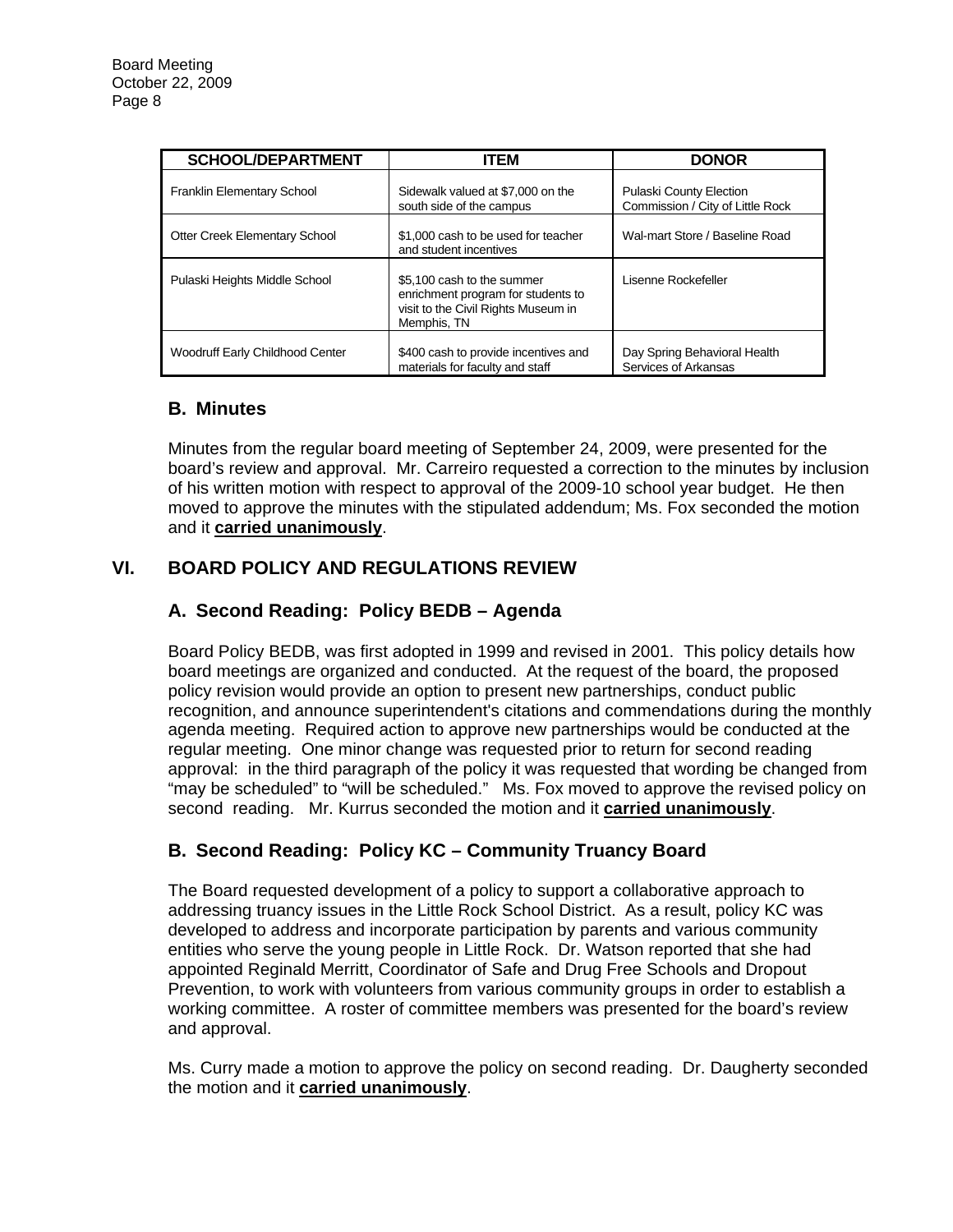After approval Dr. Dennis Burrows addressed the board regarding the composition of the committee and his suggestions for operation of the Truancy Board. He suggested an initial meeting within the month and stated that they would report directly to the Board and not through the administration of the district. Once final constitution of the committee is determined, the board would be asked to formally make the appointments.

# **VII. EDUCATIONAL SERVICES**

### **A. Standards Based Instructional District Wide Literacy and Math Intervention / Target Teach**

Dr. Huddle provided an overview by PowerPoint of the Target Teach professional development services provided to LRSD schools. It was noted that funding for Target Teach comes through Title I. Linda Young was present to assist in the presentation and to respond to questions from the board.

Ms. Fox spoke in opposition to the administration's recommendation to approve the Target Teach proposal. Mr. Kurrus agreed and questioned whether LRSD employees could provide the same professional development as that provided by Target Teach.

Ms. Curry suggested tabling action on the proposal until more information is received for review. Mr. Carreiro stated his preference to complete the three-year cycle as originally approved by the board without allocation of additional funds.

Dr. Daugherty moved to approve the Target Teach proposal extension as recommended by the administration. Dr. Mitchell seconded the motion and it **failed 3-3-1** with Dr. Daugherty, Dr. Mitchell and Ms. Curry voting to approve, Ms. Fox, Mr. Carreiro and Mr. Kurrus voting no, and Mr. Armstrong abstaining.

## **VIII. SCHOOL SERVICES**

## **A. Cloverdale Charter School Application**

Mr. Babbs introduced Dr. James Jennings who provided an overview of the application for a conversion charter program at Cloverdale Middle School. He expressed confidence that the program would offer a beneficial change in school climate and culture, conduct and achievement goals, parental involvement, and instructional leadership. He specified preand-post testing as a means of attaining a more accurate assessment of student achievement on a regular basis and accelerated literacy instruction as high priorities for reinforcement of student instruction.

Dr. Jennings reported that the aerospace course curriculum would provide fundamental science instruction in addition to career planning in the aerospace field. Parents would be asked to sign a contract to encourage more parental support. Monthly progress reports would be provided. In response to questions from the board, reconstitution of the staff would be considered during the planning.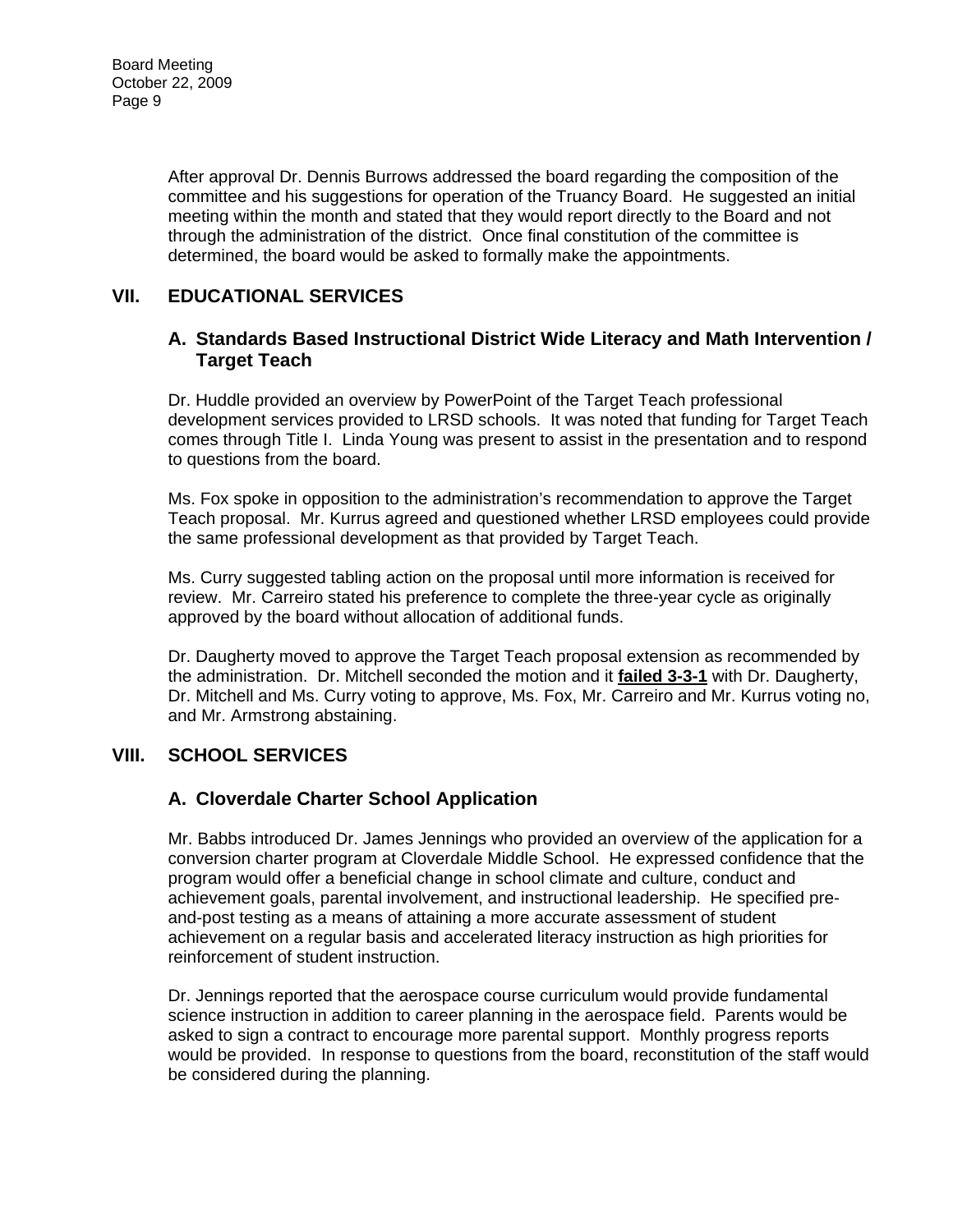The administration requested approval to submit an application to the Arkansas Department of Education to develop an Aerospace/Technology Conversion Charter School at Cloverdale Magnet Middle School for the 2010 school year.

Dr. Daugherty made a motion to approve the request for approval to submit the charter application to the ADE. Ms. Curry seconded the motion and it **carried 4-3** with Ms. Fox, Mr. Kurrus and Mr. Carreiro voting no.

# **IX. STUDENT SERVICES**

## **A. Don R. Roberts Elementary 2010-11 Proposed Attendance Zones**

The Board asked for the development of criteria for drawing attendance zones for the new Don Roberts Elementary School taking into consideration the following factors:

- − Geography of the area
- − Current number of existing LRSD students in the area
- − Existing general demographics
- − Future demographics
- − Neighborhood and subdivision
- − Location and utilization of other LRSD facilities
- − Safety and security
- − Diversity
- − Special geographic factors

A proposal for attendance zoning for the Roberts Elementary School was presented for review prior to the meeting. Mr. Kurrus moved to approve the attendance zone proposal as presented. Mr. Carreiro seconded the motion and it **carried 6-0-1** with Dr. Daugherty abstaining.

*Mr. Kurrus left the meeting at 10:10 p.m.* 

## **X. HUMAN RESOURCES**

#### **A. Personnel Changes**

Routine personnel matters were printed in the board's agenda. Mr. Carreiro moved to approve the recommendations as presented. Dr. Mitchell seconded the motion and it **carried unanimously**.

## **XI. FINANCE & SUPPORT SERVICES**

## **A. ARRA Fund and Budget Coordinator Position**

The administration requested board approval to hire a new employee to assist with the oversight of the ARRA funds, identify additional ARRA funding sources, and submit required documentation to ADE. This staff person will also assist the Chief Financial Officer with other projects in regards to the district's fiscal management. It is expected that the position would be funded with ARRA funds, and would be limited to the time period the district receives ARRA funding. Dr. Mitchell moved to approve the recommendation. Mr. Carreiro seconded the motion, and it **carried 6-0**.